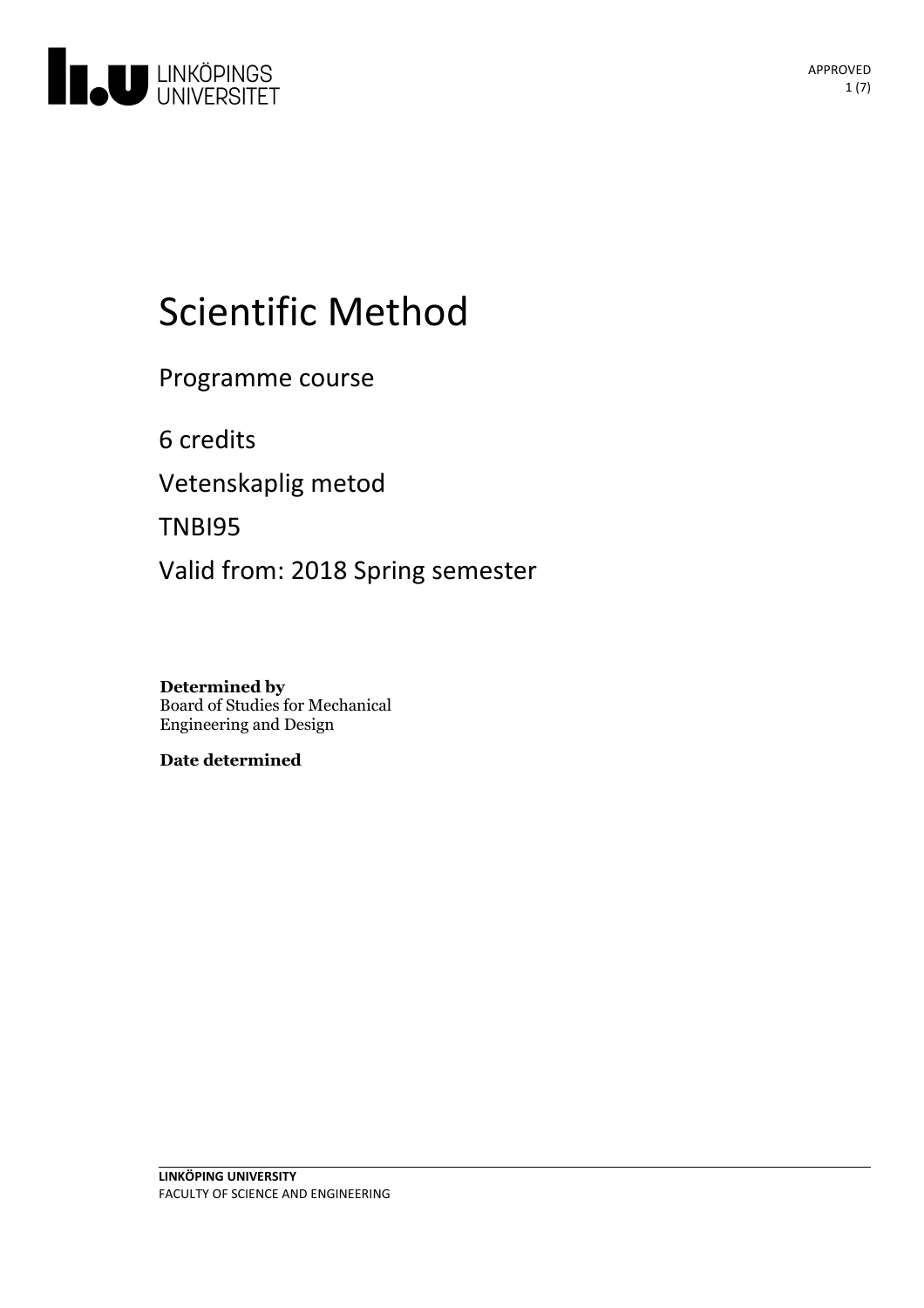# Main field of study

No Main Field of Study

# Course level

First cycle

# Advancement level

 $G_1X$ 

# Course offered for

Civil Engineering, B Sc in Engineering

## Entry requirements

Note: Admission requirements for non-programme students usually also include admission requirements for the programme and threshold requirements for progression within the programme, or corresponding.

# Examination

| UPG2 | <b>Seminars</b> | 2 credits | U.G        |
|------|-----------------|-----------|------------|
| UPG1 | Assignment      | 4 credits | U, 3, 4, 5 |

# Grades

Four-grade scale, LiU, U, 3, 4, 5

### Department

Institutionen för teknik och naturvetenskap

### Director of Studies or equivalent Dag Haugum

Examiner Anders Vennström

# Course website and other links

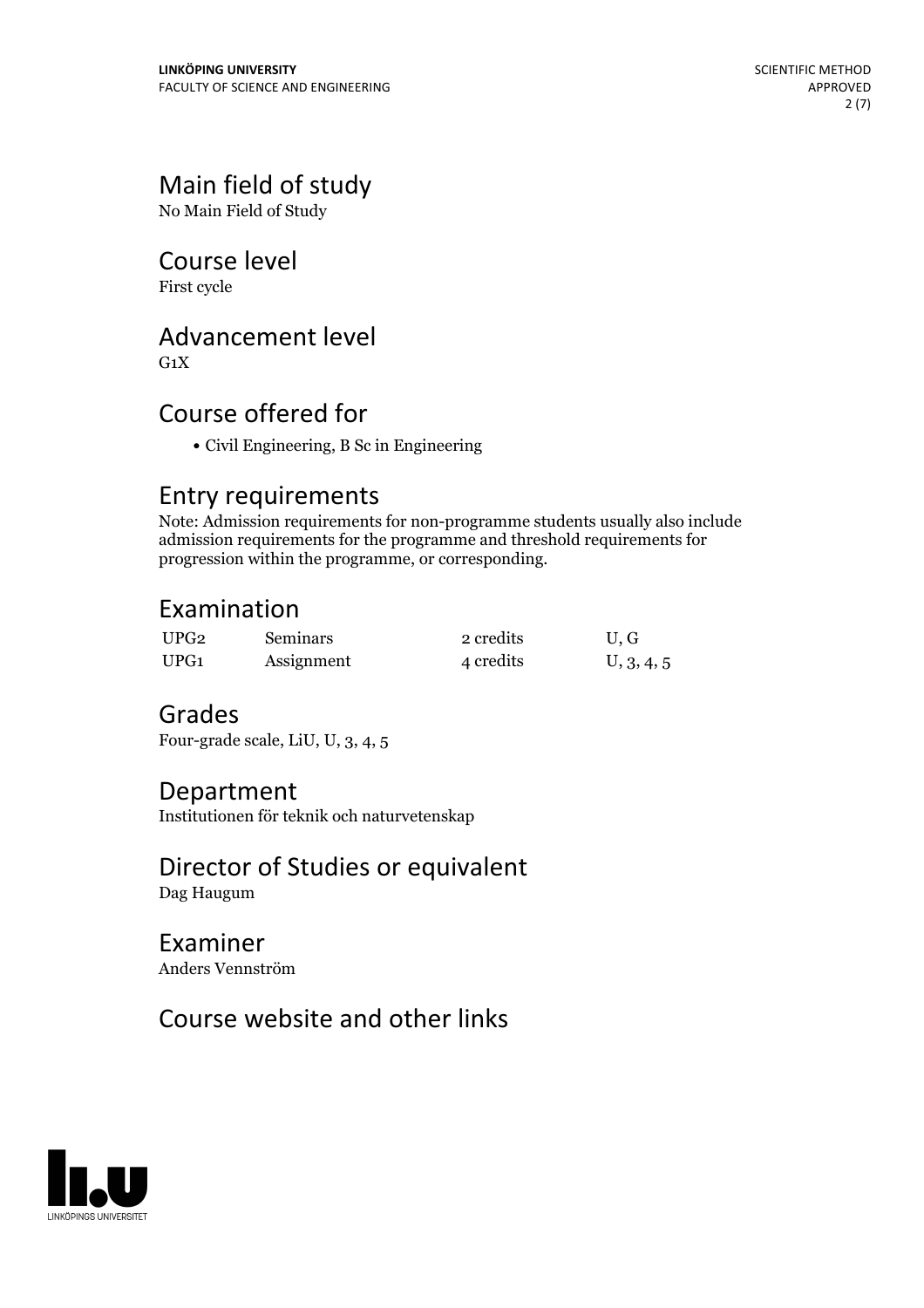# Education components

Preliminary scheduled hours: 56 h Recommended self-study hours: 104 h

# Course literature

### **Books**

Ejvegård, Rolf, (2009) *Vetenskaplig metod* Studentlitteratur ISBN: 9789144054742 John Creswell, (213) *Research Design: Qualitative, Quantitative, and Mixed Methods Approaches* 4 ed SAGE Publications Patel Runa, Davidsson Bo, (2014) *Forskningsmetodikens grunder* studentlitteratur ISBN: 9789144068688

### **Other**

*Blomkvist, P., Hallin, A. (2014) Metod för teknologer. Studentlitteratur AB, Lund Dahmström, K. (2011) Från datainsamling till rapport – att göra en statistisk undersökning. Studentlitteratur AB, Lund Kvale, S., Brinkmann, S. (2014) Den kvalitativa forskningsintervjun. Studentlitteratur AB, Lund*

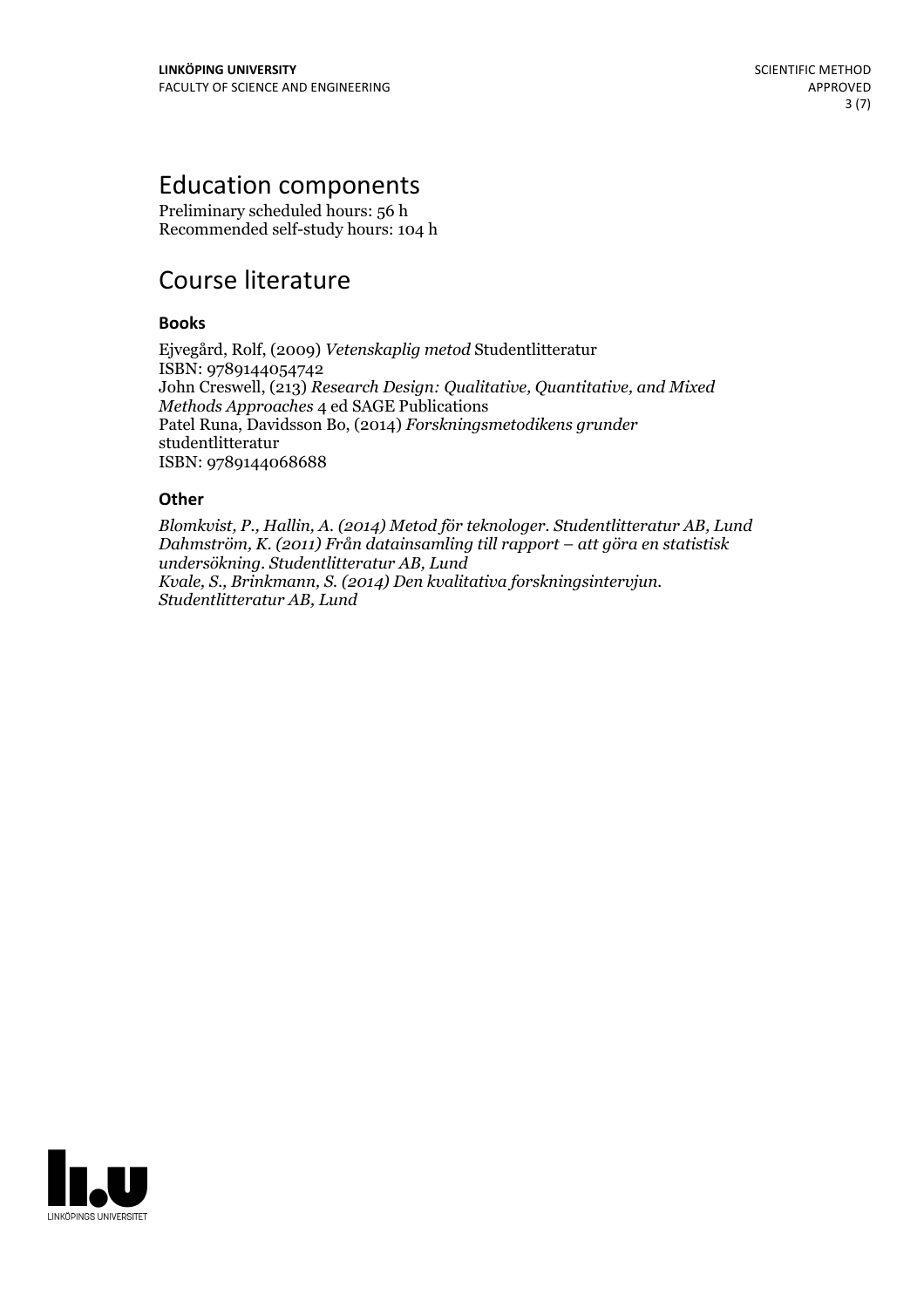# **Common rules**

### **Course syllabus**

A syllabus has been established for each course. The syllabus specifies the aim and contents of the course, and the prior knowledge that a student must have in order to be able to benefit from the course.

### **Timetabling**

Courses are timetabled after a decision has been made for this course concerning its assignment to a timetable module. A central timetable is not drawn up for courses with fewer than five participants. Most project courses do not have a central timetable.

### **Interrupting a course**

The vice-chancellor's decision concerning regulations for registration, deregistration and reporting results (Dnr LiU-2015-01241) states that interruptions in study are to be recorded in Ladok. Thus, all students who do not participate in a course for which they have registered must record the interruption, such that the registration on the course can be removed. Deregistration from <sup>a</sup> course is carried outusing <sup>a</sup> web-based form: www.lith.liu.se/for-studenter/kurskomplettering?l=sv.

### **Cancelled courses**

Courses with few participants (fewer than 10) may be cancelled or organised in a manner that differs from that stated in the course syllabus. The board of studies is to deliberate and decide whether a course is to be cancelled orchanged from the course syllabus.

### **Regulations relatingto examinations and examiners**

Details are given in a decision in the university's rule book: http://styrdokument.liu.se/Regelsamling/VisaBeslut/622678.

### **Forms of examination**

### **Examination**

Written and oral examinations are held at least three times a year: once immediately after the end of the course, once in August, and once (usually) in one of the re-examination periods. Examinations held at other times are to follow a decision of the board of studies.

Principles for examination scheduling for courses that follow the study periods:

courses given in VT1 are examined for the first time in March, with re-

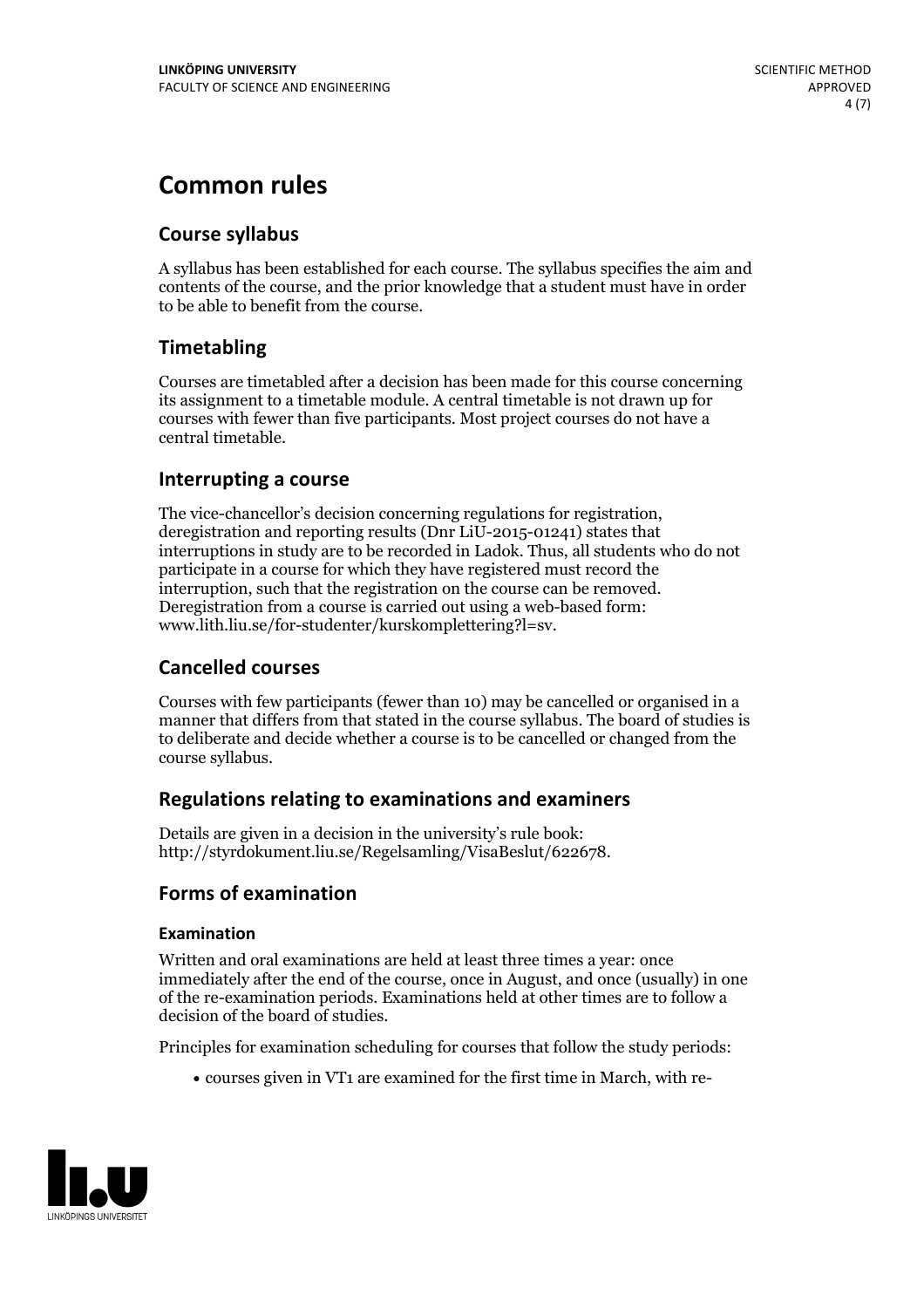examination in June and August

- courses given in VT2 are examined for the first time in May, with re-examination in August and October
- courses given in HT1 are examined for the first time in October, with re-examination in January and August
- courses given in HT2 are examined for the first time in January, with re-examination at Easter and in August.

The examination schedule is based on the structure of timetable modules, but there may be deviations from this, mainly in the case of courses that are studied and examined for several programmes and in lower grades (i.e. 1 and 2).

- Examinations for courses that the board of studies has decided are to be held in alternate years are held only three times during the year in which
- the course is given.<br>• Examinations for courses that are cancelled or rescheduled such that they are not given in one or several years are held three times during the year that immediately follows the course, with examination scheduling that corresponds to the scheduling that was in force before the course was cancelled or rescheduled.<br>• If teaching is no longer given for a course, three examination occurrences
- are held during the immediately subsequent year, while examinations are at the same time held for any replacement course that is given, or alternatively in association with other re-examination opportunities. Furthermore, an examination is held on one further occasion during the next subsequent year, unless the board of studies determines otherwise.<br>• If a course is given during several periods of the year (for programmes, or
- on different occasions for different programmes) the board orboards of studies determine together the scheduling and frequency of re-examination occasions.

#### **Registration for examination**

In order to take an examination, a student must register in advance at the Student Portal during the registration period, which opens 30 days before the date of the examination and closes 10 days before it. Candidates are informed of the location of the examination by email, four days in advance. Students who have not registered for an examination run the risk of being refused admittance to the examination, if space is not available.

Symbols used in the examination registration system:

- \*\* denotes that the examination is being given for the penultimate time.
- \* denotes that the examination is being given for the last time.

#### **Code of conduct for students during examinations**

Details are given in a decision in the university's rule book: http://styrdokument.liu.se/Regelsamling/VisaBeslut/622682.

#### **Retakes for higher grade**

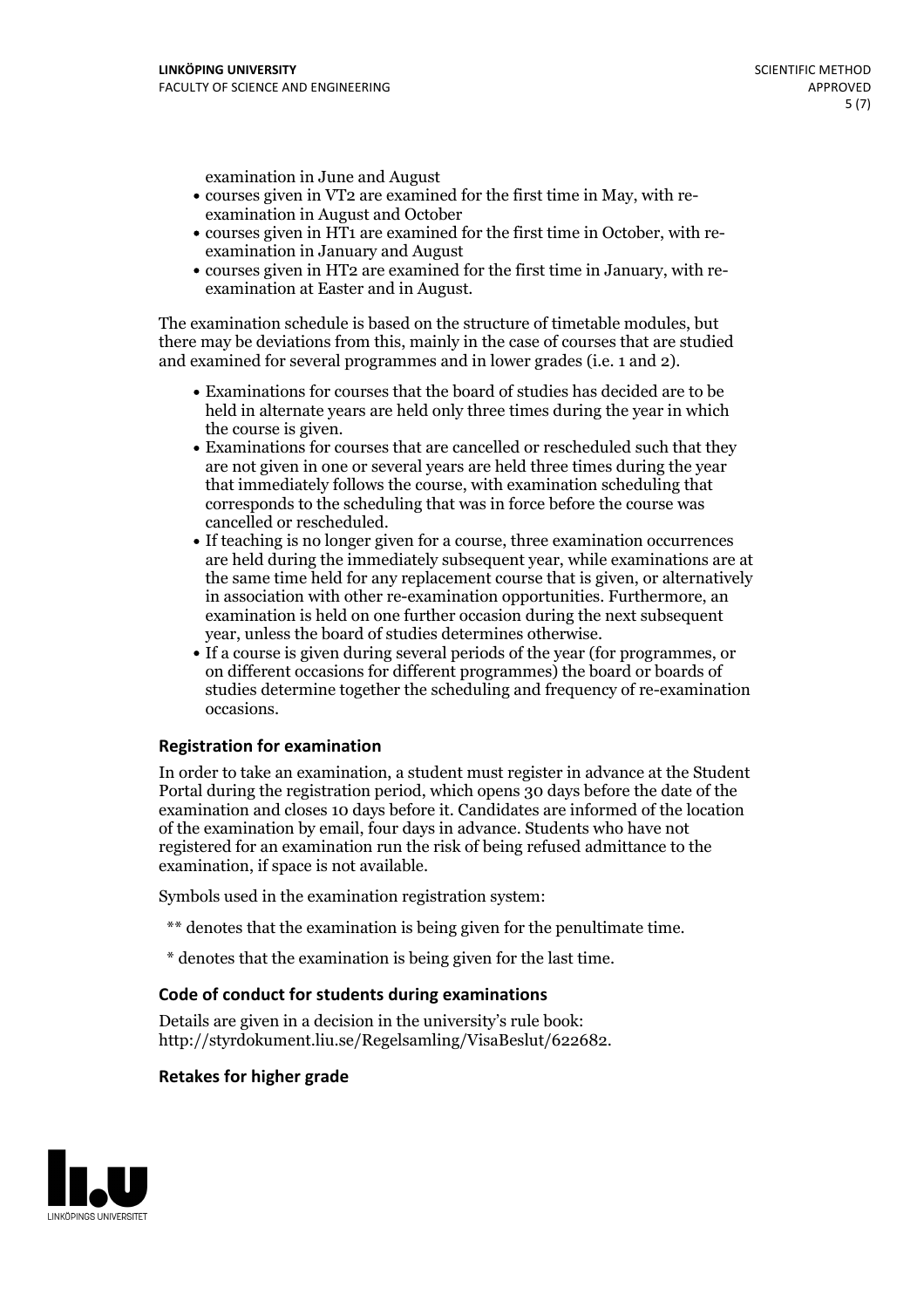Students at the Institute of Technology at LiU have the right to retake written examinations and computer-based examinations in an attempt to achieve a higher grade. This is valid for all examination components with code "TEN" and "DAT". The same right may not be exercised for other examination components, unless otherwise specified in the course syllabus.

#### **Retakes of other forms of examination**

Regulations concerning retakes of other forms of examination than written examinations and computer-based examinations are given in the LiU regulations for examinations and examiners, http://styrdokument.liu.se/Regelsamling/VisaBeslut/622678.

#### **Plagiarism**

For examinations that involve the writing of reports, in cases in which it can be assumed that the student has had access to other sources (such as during project work, writing essays, etc.), the material submitted must be prepared in accordance with principles for acceptable practice when referring to sources (references or quotations for which the source is specified) when the text, images, ideas, data, etc. of other people are used. It is also to be made clear whether the author has reused his or her own text, images, ideas, data, etc. from previous examinations.

A failure to specify such sources may be regarded as attempted deception during examination.

#### **Attempts to cheat**

In the event of <sup>a</sup> suspected attempt by <sup>a</sup> student to cheat during an examination, or when study performance is to be assessed as specified in Chapter <sup>10</sup> of the Higher Education Ordinance, the examiner is to report this to the disciplinary board of the university. Possible consequences for the student are suspension from study and a formal warning. More information is available at https://www.student.liu.se/studenttjanster/lagar-regler-rattigheter?l=sv.

#### **Grades**

The grades that are preferably to be used are Fail (U), Pass (3), Pass not without distinction  $(4)$  and Pass with distinction  $(5)$ . Courses under the auspices of the faculty board of the Faculty of Science and Engineering (Institute of Technology) are to be given special attention in this regard.

- 1. Grades U, 3, 4, 5 are to be awarded for courses that have written
- examinations. 2. Grades Fail (U) and Pass (G) may be awarded for courses with <sup>a</sup> large degree of practical components such as laboratory work, project work and group work.

#### **Examination components**

- 
- 1. Grades U, 3, 4, <sup>5</sup> are to be awarded for written examinations (TEN). 2. Grades Fail (U) and Pass (G) are to be used for undergraduate projects and other independent work.